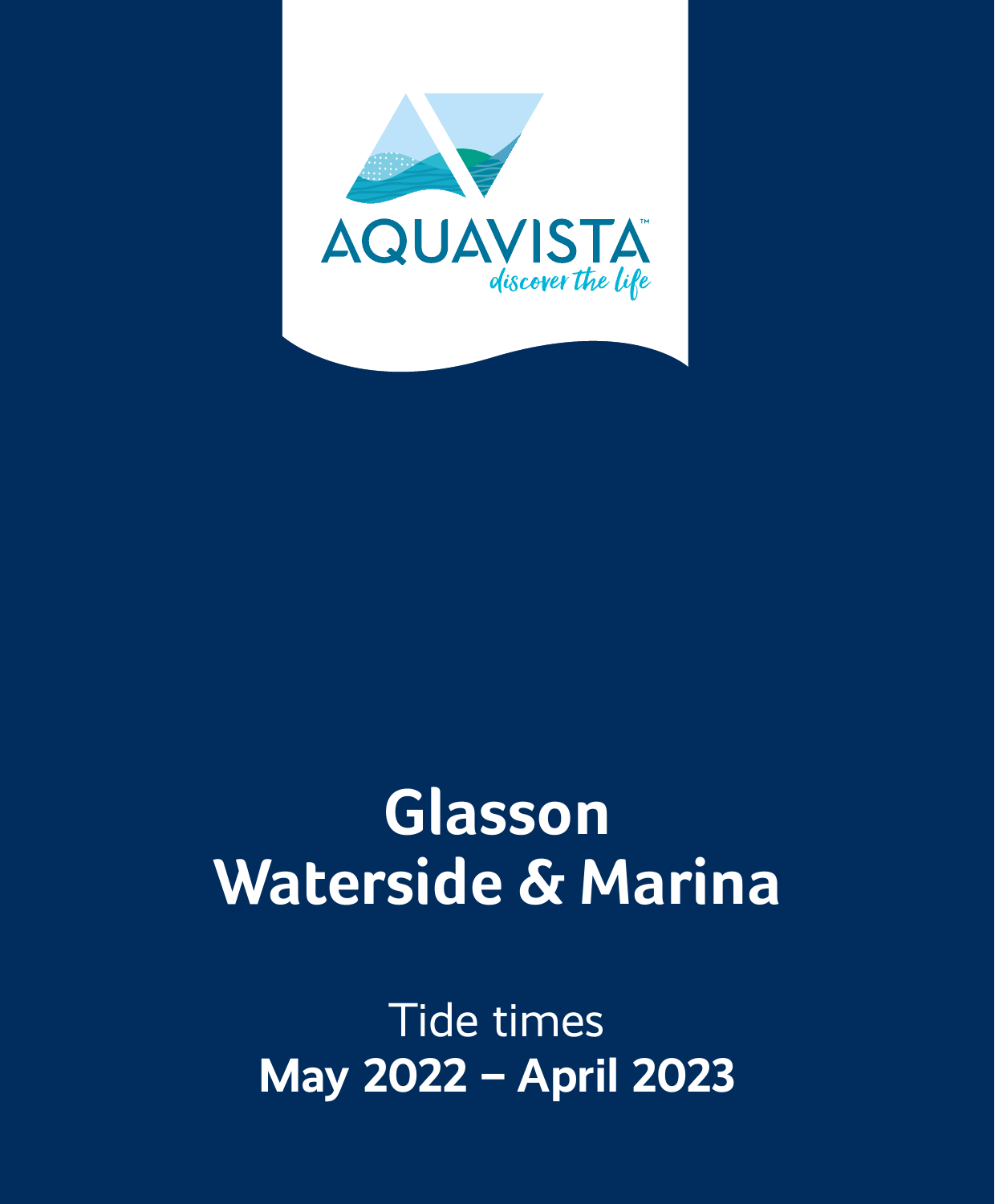|                            | <b>JUNE 2022</b>          |         |                   |           |     |                                  |                  | LIVERPOOL (GLADSTONE DOCK) |     |
|----------------------------|---------------------------|---------|-------------------|-----------|-----|----------------------------------|------------------|----------------------------|-----|
|                            |                           |         |                   |           |     | <b>HEIGHTS ABOVE CHART DATUM</b> |                  |                            |     |
| <b>GST</b>                 |                           |         | <b>High Water</b> |           |     |                                  | <b>Low Water</b> |                            |     |
| $\overline{5}$             | Date                      | Mornina |                   | Afternoon |     | Mornina                          |                  | Afternoon                  |     |
| October, please add 1 hour |                           | Time    | m                 | Time      | m   | Time                             | $\mathsf{m}$     | Time                       | m   |
|                            | w<br>1                    |         |                   | 12 08     | 8.6 | 06 35                            | 1.7              | 1841                       | 1.9 |
|                            | <b>TH</b><br>2            | 00 21   | 8.7               | 12 42     | 8.4 | 07 08                            | 1.9              | 19 13                      | 2.0 |
|                            | 3<br>F                    | 00 54   | 8.5               | 13 18     | 8.2 | 07 42                            | 2.0              | 1946                       | 2.3 |
|                            | 4<br><b>SA</b>            | 01 29   | 8.3               | 13 56     | 8.0 | 08 18                            | 2.3              | 20 23                      | 2.6 |
|                            | SU<br>5                   | 02 08   | 8.1               | 14 38     | 7.7 | 08 58                            | 2.5              | 21 06                      | 2.8 |
|                            | M<br>6                    | 02 52   | 7.8               | 15 27     | 7.4 | 09 45                            | 2.7              | 21 56                      | 3.1 |
|                            | $\overline{7}$<br>TU<br>r | 03 47   | 7.6               | 16 27     | 7.3 | 10 42                            | 2.9              | 22 57                      | 3.2 |
|                            | W<br>8                    | 04 52   | 7.5               | 17 33     | 7.3 | 11 47                            | 2.8              |                            |     |
|                            | <b>TH</b><br>9            | 05 59   | 7.6               | 18 39     | 7.6 | 00 04                            | 3.2              | 12 55                      | 2.6 |
| 30                         | F<br>10                   | 07 02   | 7.9               | 19 39     | 8.0 | 01 13                            | 2.9              | 14 00                      | 2.3 |
|                            | 11<br>SA                  | 07 59   | 8.3               | 20 33     | 8.4 | 02 19                            | 2.5              | 15 00                      | 1.9 |
| March                      | SU<br>12                  | 08 52   | 8.7               | 21 23     | 8.8 | 03 19                            | 2.1              | 15 55                      | 1.6 |
|                            | 13<br>M                   | 09 43   | 9.0               | 22 11     | 9.2 | 04 15                            | 1.7              | 1646                       | 1.3 |
|                            | TU <sub>0</sub><br>14     | 10 34   | 9.3               | 22 59     | 9.4 | 05 07                            | 1.3              | 17 35                      | 1.1 |
| $\overline{27}$            | 15<br>W                   | 11 25   | 9.4               | 23 48     | 9.5 | 05 59                            | 1.0              | 18 23                      | 1.1 |
| From                       | <b>TH</b><br>16           |         |                   | 12 17     | 9.3 | 06 49                            | 0.9              | 19 10                      | 1.2 |
|                            | F<br>17                   | 00 37   | 9.5               | 13 09     | 9.1 | 07 40                            | 0.9              | 1958                       | 1.4 |
|                            | 18<br><b>SA</b>           | 01 29   | 9.3               | 14 03     | 8.8 | 08 32                            | 1.1              | 2048                       | 1.7 |
|                            | <b>SU</b><br>19           | 02 23   | 9.0               | 14 58     | 8.5 | 09 25                            | 1.3              | 21 40                      | 2.1 |
|                            | M<br>20                   | 03 19   | 8.7               | 15 56     | 8.1 | 10 20                            | 1.7              | 22 37                      | 2.4 |
|                            | 21<br>TU<br>€             | 04 18   | 8.4               | 16 57     | 7.8 | 11 18                            | 2.0              | 23 37                      | 2.6 |
|                            | 22<br>W                   | 05 20   | 8.2               | 18 01     | 7.6 |                                  |                  | 12 18                      | 2.2 |
|                            | 23<br><b>TH</b>           | 06 23   | 8.0               | 19 08     | 7.6 | 00 40                            | 2.8              | 13 19                      | 2.4 |
|                            | F<br>24                   | 07 26   | 8.0               | 20 07     | 7.8 | 01 44                            | 2.8              | 14 18                      | 2.4 |
|                            | <b>SA</b><br>25           | 08 23   | 8.0               | 20 57     | 8.0 | 02 44                            | 2.6              | 15 10                      | 2.4 |
|                            | <b>SU</b><br>26           | 09 13   | 8.1               | 21 41     | 8.2 | 03 37                            | 2.5              | 15 56                      | 2.3 |
|                            | 27<br>M                   | 09 58   | 8.3               | 22 20     | 8.4 | 04 23                            | 2.3              | 16 36                      | 2.2 |
|                            | 28<br>TU                  | 10 38   | 8.4               | 22 56     | 8.5 | 05 04                            | 2.1              | 17 12                      | 2.1 |
|                            | W<br>29                   | 11 16   | 8.4               | 23 31     | 8.6 | 05 42                            | 2.0              | 1746                       | 2.1 |
|                            | <b>TH</b><br>30           | 11 52   | 8.4               |           |     | 06 18                            | 1.9              | 18 20                      | 2.0 |
|                            |                           |         |                   |           |     |                                  |                  |                            |     |

**Time Zone UT(GMT)**

**MAY 2022 LIVERPOOL (GLADSTONE DOCK)**

|                              |           | <b>HEIGHTS ABOVE CHART DATUM</b> |                   |           |     |                  |     |           |     |  |
|------------------------------|-----------|----------------------------------|-------------------|-----------|-----|------------------|-----|-----------|-----|--|
|                              |           |                                  | <b>High Water</b> |           |     | <b>Low Water</b> |     |           |     |  |
| Date                         |           | Mornina                          |                   | Afternoon |     | Morning          |     | Afternoon |     |  |
|                              |           | Time                             | m                 | Time      | m   | Time             | m   | Time      | m   |  |
| SU<br>1                      |           | 11 22                            | 9.2               | 2342      | 9.0 | 05 56            | 1.3 | 18 13     | 1.2 |  |
| $\overline{\mathbf{c}}$<br>M |           | 11 56                            | 9.1               |           |     | 06 29            | 1.3 | 18 42     | 1.4 |  |
| 3<br>TU                      |           | 00 12                            | 8.9               | 12 29     | 8.9 | 07 00            | 1.5 | 19 10     | 1.6 |  |
| $\overline{\mathbf{4}}$<br>W |           | 00 43                            | 8.8               | 13 02     | 8.6 | 07 30            | 1.7 | 19 38     | 1.9 |  |
| 5<br>TH                      |           | 01 14                            | 8.5               | 13 36     | 8.2 | 08 00            | 2.0 | 20 07     | 2.3 |  |
| F<br>6                       |           | 01 48                            | 8.2               | 14 14     | 7.8 | 08 33            | 2.4 | 2041      | 2.7 |  |
| $\overline{7}$<br><b>SA</b>  |           | 02 26                            | 7.8               | 14 59     | 7.4 | 09 13            | 2.8 | 21 23     | 3.2 |  |
| SU<br>8                      |           | 03 15                            | 7.4               | 15 57     | 7.0 | 10 05            | 3.1 | 22 20     | 3.5 |  |
| 9<br>M                       | Þ         | 04 24                            | 7.1               | 17 14     | 6.8 | 11 18            | 3.3 | 23 39     | 3.7 |  |
| TU<br>10                     |           | 05 47                            | 7.1               | 18 34     | 7.0 |                  |     | 1242      | 3.2 |  |
| W<br>11                      |           | 07 00                            | 7.4               | 1940      | 7.5 | 01 02            | 3.4 | 13 53     | 2.7 |  |
| <b>TH</b><br>12              |           | 07 57                            | 7.9               | 20 30     | 8.0 | 02 10            | 2.9 | 14 51     | 2.2 |  |
| 13<br>F                      |           | 08 45                            | 8.4               | 21 14     | 8.6 | 03 07            | 2.4 | 1542      | 1.7 |  |
| <b>SA</b><br>14              |           | 09 28                            | 8.9               | 21 55     | 9.0 | 03 58            | 1.9 | 16 30     | 1.3 |  |
| SU<br>15                     |           | 10 10                            | 9.2               | 22 36     | 9.3 | 04 45            | 1.4 | 17 14     | 1.0 |  |
| 16<br>M                      | $\bigcap$ | 10 53                            | 9.5               | 23 18     | 9.5 | 05 31            | 1.1 | 17 57     | 0.8 |  |
| 17<br>TU                     |           | 11 38                            | 9.5               |           |     | 06 15            | 0.9 | 18 39     | 0.9 |  |
| 18<br>W                      |           | 00 01                            | 9.5               | 12 24     | 9.4 | 06 59            | 0.9 | 19 21     | 1.1 |  |
| <b>TH</b><br>19              |           | 00 46                            | 9.4               | 13 13     | 9.2 | 0744             | 1.0 | 20 04     | 1.4 |  |
| F<br>20                      |           | 01 35                            | 9.1               | 14 06     | 8.7 | 08 32            | 1.3 | 20 51     | 1.9 |  |
| <b>SA</b><br>21              |           | 02 30                            | 8.7               | 15 07     | 8.2 | 09 26            | 1.7 | 21 47     | 2.4 |  |
| 22<br>SU                     | €         | 03 34                            | 8.3               | 16 16     | 7.8 | 10 31            | 2.1 | 22 56     | 2.8 |  |
| 23<br>M                      |           | 04 44                            | 8.1               | 1731      | 7.6 | 1145             | 2.2 |           |     |  |
| TU<br>24                     |           | 05 57                            | 8.0               | 1847      | 7.7 | 00 12            | 2.9 | 12 57     | 2.2 |  |
| W<br>25                      |           | 07 06                            | 8.1               | 1953      | 7.9 | 01 25            | 2.7 | 14 03     | 2.1 |  |
| <b>TH</b><br>26              |           | 08 06                            | 8.3               | 2046      | 8.2 | 02 29            | 2.4 | 15 02     | 1.9 |  |
| 27<br>F                      |           | 08 57                            | 8.5               | 21 30     | 8.4 | 03 24            | 2.2 | 15 51     | 1.8 |  |
| 28<br><b>SA</b>              |           | 09 41                            | 8.6               | 22 08     | 8.6 | 04 11            | 2.0 | 16 32     | 1.7 |  |
| SU<br>29                     |           | 10 20                            | 8.7               | 2242      | 8.7 | 04 51            | 1.8 | 17 07     | 1.7 |  |
| 30<br>M                      |           | 1057                             | 8.7               | 23 16     | 8.8 | 05 27            | 1.7 | 1740      | 1.7 |  |
| 31<br>TU                     |           | 11 33                            | 8.7               | 2348      | 8.7 | 06 02            | 1.7 | 18 11     | 1.8 |  |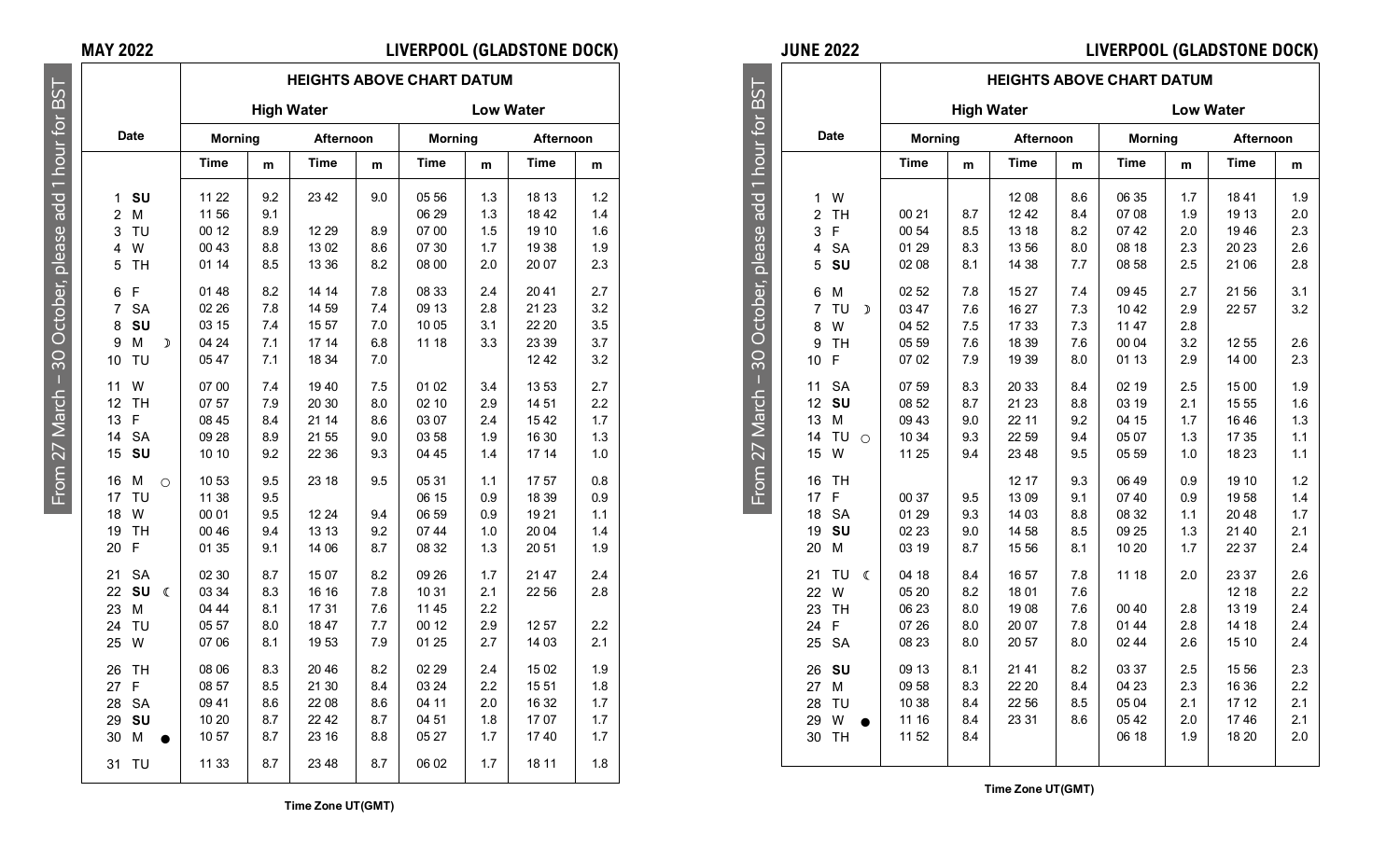|                            | <b>AUGUST 2022</b>   |         |     |                                  |     |         |     | LIVERPOOL (GLADSTONE DOCK) |     |
|----------------------------|----------------------|---------|-----|----------------------------------|-----|---------|-----|----------------------------|-----|
|                            |                      |         |     | <b>HEIGHTS ABOVE CHART DATUM</b> |     |         |     |                            |     |
| <b>GST</b>                 |                      |         |     | <b>High Water</b>                |     |         |     | <b>Low Water</b>           |     |
| $\overline{5}$             | Date                 | Mornina |     | Afternoon                        |     | Mornina |     | Afternoon                  |     |
| October, please add 1 hour |                      | Time    | m   | Time                             | m   | Time    | m   | Time                       | m   |
|                            | M<br>1               | 00 55   | 8.9 | 13 17                            | 8.6 | 07 51   | 1.6 | 1954                       | 1.8 |
|                            | TU<br>$\overline{2}$ | 01 28   | 8.8 | 1351                             | 8.5 | 08 25   | 1.7 | 20 30                      | 2.0 |
|                            | W<br>3               | 02 02   | 8.7 | 14 28                            | 8.4 | 09 00   | 1.9 | 21 07                      | 2.2 |
|                            | 4<br>TH              | 02 39   | 8.5 | 15 09                            | 8.2 | 09 36   | 2.1 | 21 47                      | 2.4 |
|                            | F<br>5<br>r          | 03 23   | 8.3 | 15 59                            | 7.9 | 10 19   | 2.4 | 22 36                      | 2.7 |
|                            | <b>SA</b><br>6       | 04 18   | 8.0 | 17 02                            | 7.7 | 11 14   | 2.7 | 23 40                      | 2.9 |
|                            | $\overline{7}$<br>SU | 05 30   | 7.8 | 18 19                            | 7.7 |         |     | 12 30                      | 2.8 |
|                            | 8<br>М               | 06 56   | 7.8 | 19 39                            | 7.9 | 01 03   | 2.9 | 1355                       | 2.7 |
|                            | 9<br>TU              | 08 16   | 8.0 | 20 48                            | 8.4 | 02 28   | 2.6 | 15 09                      | 2.4 |
| 80                         | W<br>10              | 09 24   | 8.5 | 21 48                            | 8.9 | 03 42   | 2.0 | 16 13                      | 1.9 |
|                            | 11<br>TH             | 10 22   | 8.9 | 22 41                            | 9.4 | 04 46   | 1.5 | 17 10                      | 1.5 |
|                            | 12<br>F<br>$\circ$   | 11 13   | 9.3 | 23 29                            | 9.7 | 05 44   | 0.9 | 1802                       | 1.2 |
| March                      | 13<br><b>SA</b>      |         |     | 12 00                            | 9.4 | 06 35   | 0.6 | 18 50                      | 1.0 |
|                            | SU<br>14             | 00 14   | 9.8 | 12 43                            | 9.4 | 07 21   | 0.5 | 19 33                      | 1.0 |
| 27                         | 15<br>M              | 00 57   | 9.8 | 13 24                            | 9.2 | 08 02   | 0.6 | 20 13                      | 1.2 |
| From                       | 16<br>TU             | 01 38   | 9.5 | 14 03                            | 8.9 | 08 41   | 1.0 | 20 51                      | 1.5 |
|                            | 17<br>W              | 02 18   | 9.2 | 14 41                            | 8.5 | 09 17   | 1.5 | 21 28                      | 2.0 |
|                            | <b>TH</b><br>18      | 02 59   | 8.7 | 15 21                            | 8.0 | 09 53   | 2.1 | 22 07                      | 2.6 |
|                            | 19<br>F<br>¢         | 03 44   | 8.1 | 16 10                            | 7.5 | 10 31   | 2.7 | 22 55                      | 3.1 |
|                            | <b>SA</b><br>20      | 04 39   | 7.5 | 17 13                            | 7.2 | 11 22   | 3.3 |                            |     |
|                            | SU<br>21             | 05 53   | 7.1 | 18 37                            | 7.0 | 00 02   | 3.5 | 12 34                      | 3.6 |
|                            | 22<br>M              | 07 19   | 7.0 | 19 58                            | 7.3 | 01 27   | 3.6 | 1355                       | 3.6 |
|                            | 23<br>TU             | 08 34   | 7.3 | 20 59                            | 7.7 | 02 44   | 3.3 | 15 02                      | 3.2 |
|                            | W<br>24              | 09 28   | 7.7 | 21 45                            | 8.2 | 03 43   | 2.8 | 15 54                      | 2.9 |
|                            | <b>TH</b><br>25      | 10 09   | 8.1 | 22 22                            | 8.5 | 04 31   | 2.4 | 16 36                      | 2.5 |
|                            | F<br>26              | 10 44   | 8.5 | 22 56                            | 8.8 | 05 11   | 2.0 | 17 14                      | 2.1 |
|                            | <b>SA</b><br>27      | 11 16   | 8.7 | 23 28                            | 9.0 | 05 47   | 1.7 | 1749                       | 1.8 |
|                            | SU<br>28             | 11 48   | 8.9 | 23 59                            | 9.2 | 06 21   | 1.4 | 18 24                      | 1.6 |
|                            | M<br>29              |         |     | 12 19                            | 9.0 | 06 55   | 1.3 | 1859                       | 1.5 |
|                            | 30<br>TU             | 00 29   | 9.2 | 12 50                            | 9.0 | 07 29   | 1.3 | 19 34                      | 1.5 |
|                            | W<br>31              | 01 01   | 9.2 | 13 23                            | 8.9 | 08 02   | 1.4 | 20 08                      | 1.7 |

# **JULY 2022 LIVERPOOL (GLADSTONE DOCK)**

|                              |           |         |     | <b>High Water</b> | <b>Low Water</b> |         |     |           |     |
|------------------------------|-----------|---------|-----|-------------------|------------------|---------|-----|-----------|-----|
| Date                         |           | Mornina |     | Afternoon         |                  | Mornina |     | Afternoon |     |
|                              |           | Time    | m   | Time              | m                | Time    | m   | Time      | m   |
| F<br>1                       |           | 00 05   | 8.6 | 12 27             | 8.4              | 06 54   | 1.9 | 18 55     | 2.1 |
| $\overline{a}$<br><b>SA</b>  |           | 00 39   | 8.6 | 13.02             | 8.4              | 07 29   | 1.9 | 19 31     | 2.1 |
| SU<br>3                      |           | 01 14   | 8.5 | 13 38             | 8.2              | 08 06   | 2.0 | 20 09     | 2.2 |
| $\overline{\mathbf{4}}$<br>M |           | 01 50   | 8.4 | 14 17             | 8.1              | 08 44   | 2.1 | 20 49     | 2.4 |
| TU<br>5                      |           | 02 29   | 8.3 | 14 58             | 7.9              | 09 25   | 2.3 | 21 32     | 2.6 |
| W<br>6                       |           | 03 13   | 8.1 | 1546              | 7.8              | 10 09   | 2.4 | 22 20     | 2.8 |
| $\overline{7}$<br><b>TH</b>  | Þ         | 04 03   | 8.0 | 1641              | 7.7              | 11 00   | 2.5 | 23 16     | 2.9 |
| F<br>8                       |           | 05 03   | 7.9 | 1745              | 7.7              |         |     | 12 01     | 2.6 |
| <b>SA</b><br>9               |           | 06 11   | 7.9 | 1854              | 7.9              | 00 21   | 2.9 | 13 11     | 2.5 |
| SU<br>10                     |           | 07 20   | 8.1 | 1959              | 8.2              | 01 34   | 2.7 | 14 22     | 2.3 |
| 11<br>M                      |           | 08 26   | 8.4 | 20 59             | 8.6              | 02 46   | 2.3 | 15 26     | 2.0 |
| TU<br>12                     |           | 09 27   | 8.7 | 21 55             | 9.0              | 03 52   | 1.9 | 16 24     | 1.6 |
| 13<br>W                      | $\bigcap$ | 10 25   | 9.0 | 22 48             | 9.3              | 04 53   | 1.5 | 17 19     | 1.4 |
| 14<br>TH                     |           | 11 19   | 9.2 | 23 39             | 9.5              | 05 50   | 1.1 | 18 12     | 1.2 |
| 15<br>F                      |           |         |     | 12 11             | 9.3              | 06 44   | 0.8 | 19 02     | 1.1 |
| <b>SA</b><br>16              |           | 00 29   | 9.6 | 1301              | 9.2              | 07 35   | 0.7 | 19 50     | 1.2 |
| SU<br>17                     |           | 01 18   | 9.6 | 1349              | 9.0              | 08 23   | 0.7 | 20 36     | 1.4 |
| 18<br>M                      |           | 02 05   | 9.4 | 14 35             | 8.7              | 09 09   | 1.0 | 21 20     | 1.7 |
| 19<br>TU                     |           | 02 53   | 9.0 | 15 22             | 8.3              | 09 54   | 1.4 | 22 05     | 2.1 |
| 20<br>W                      | ¢         | 03 41   | 8.6 | 16 11             | 7.9              | 10 39   | 2.0 | 22 54     | 2.6 |
| 21<br><b>TH</b>              |           | 04 34   | 8.2 | 1707              | 7.6              | 11 29   | 2.4 | 23 50     | 2.9 |
| F<br>22                      |           | 05 33   | 7.8 | 18 12             | 7.4              |         |     | 12 26     | 2.8 |
| 23<br><b>SA</b>              |           | 06 40   | 7.5 | 19 23             | 7.4              | 00 55   | 3.2 | 13 29     | 3.0 |
| 24<br>SU                     |           | 0749    | 7.5 | 20 27             | 7.6              | 02.04   | 3.1 | 14 31     | 3.0 |
| M<br>25                      |           | 08 51   | 7.7 | 21 19             | 7.9              | 03 07   | 2.9 | 15 26     | 2.8 |
| 26<br>TU                     |           | 09 42   | 7.9 | 22 03             | 8.2              | 04 02   | 2.6 | 16 12     | 2.6 |
| 27<br>W                      |           | 10 25   | 8.2 | 2241              | 8.5              | 04 48   | 2.3 | 16 53     | 2.4 |
| 28<br>TH.                    |           | 11 03   | 8.4 | 23 16             | 8.7              | 05 28   | 2.1 | 17 30     | 2.2 |
| F<br>29                      |           | 11 37   | 8.5 | 23 50             | 8.8              | 06 05   | 1.9 | 18 05     | 2.0 |
| 30<br><b>SA</b>              |           |         |     | 12 11             | 8.6              | 06 40   | 1.7 | 1841      | 1.9 |
| 31<br>SU                     |           | 00 22   | 8.9 | 1243              | 8.6              | 07 16   | 1.6 | 19 18     | 1.8 |

**HEIGHTS ABOVE CHART DATUM**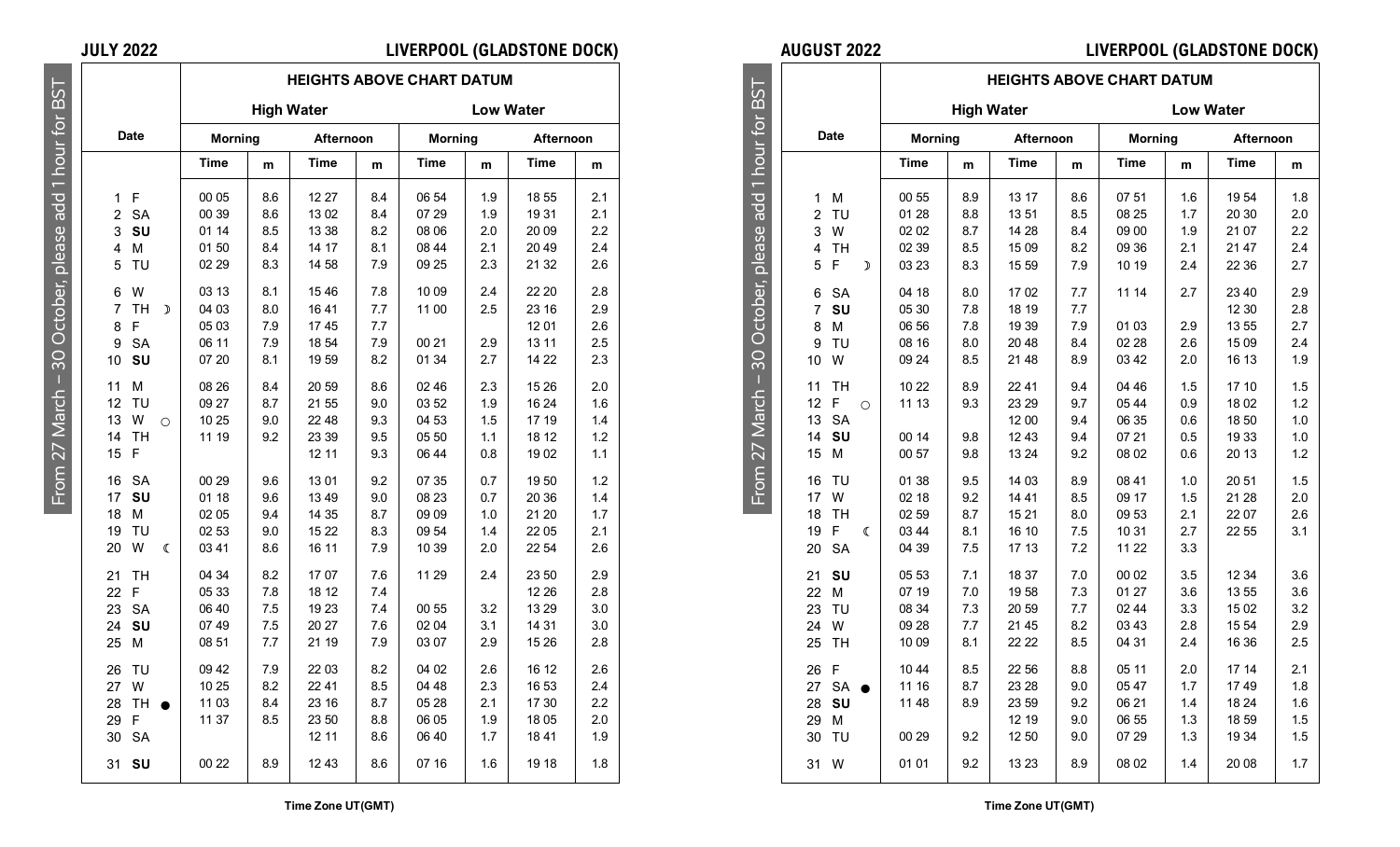|                     | OCTOBER 2022         | LIVERPOOL (GLADSTONE DOCK) |     |                   |                                  |                  |     |           |     |  |
|---------------------|----------------------|----------------------------|-----|-------------------|----------------------------------|------------------|-----|-----------|-----|--|
|                     |                      |                            |     |                   | <b>HEIGHTS ABOVE CHART DATUM</b> |                  |     |           |     |  |
| for BST             |                      |                            |     | <b>High Water</b> |                                  | <b>Low Water</b> |     |           |     |  |
|                     | Date                 | <b>Morning</b>             |     | Afternoon         |                                  | Morning          |     | Afternoon |     |  |
| 1 hour              |                      | Time                       | m   | Time              | m                                | Time             | m   | Time      | m   |  |
|                     | SA<br>1              | 01 49                      | 8.9 | 14 15             | 8.6                              | 08 42            | 2.0 | 21 01     | 2.2 |  |
|                     | SU<br>$\overline{2}$ | 02 36                      | 8.4 | 15 08             | 8.1                              | 09 25            | 2.6 | 21 54     | 2.7 |  |
|                     | M<br>3<br>D          | 03 39                      | 7.8 | 16 22             | 7.6                              | 10 25            | 3.1 | 23 11     | 3.1 |  |
|                     | 4<br>TU              | 05 11                      | 7.3 | 17 57             | 7.5                              | 11 59            | 3.4 |           |     |  |
| October, please add | 5<br>W               | 06 53                      | 7.4 | 19 24             | 7.9                              | 00 54            | 3.0 | 13 38     | 3.2 |  |
|                     | 6<br>TH              | 08 15                      | 8.0 | 20 32             | 8.5                              | 02 21            | 2.4 | 14 53     | 2.6 |  |
|                     | F<br>$\overline{7}$  | 09 14                      | 8.6 | 21 25             | 9.1                              | 03 29            | 1.8 | 15 52     | 2.0 |  |
|                     | 8<br><b>SA</b>       | 09 59                      | 9.1 | 22 09             | 9.5                              | 04 24            | 1.2 | 1642      | 1.5 |  |
|                     | SU<br>9<br>$\circ$   | 10 39                      | 9.3 | 22 49             | 9.7                              | 05 10            | 0.9 | 17 25     | 1.2 |  |
| 80                  | M<br>10              | 11 16                      | 9.4 | 23 27             | 9.8                              | 05 50            | 0.8 | 1803      | 1.1 |  |
|                     | 11<br>TU             | 11 50                      | 9.4 |                   |                                  | 06 26            | 0.8 | 18 39     | 1.1 |  |
|                     | 12<br>W              | 00 02                      | 9.6 | 12 22             | 9.3                              | 06 59            | 1.1 | 19 13     | 1.3 |  |
|                     | <b>TH</b><br>13      | 00 36                      | 9.3 | 12 53             | 9.0                              | 07 29            | 1.5 | 1945      | 1.7 |  |
|                     | F<br>14              | 01 10                      | 8.9 | 13 25             | 8.7                              | 07 57            | 1.9 | 20 16     | 2.2 |  |
| From 27 March       | 15<br>SA             | 01 45                      | 8.5 | 13 59             | 8.3                              | 08 23            | 2.5 | 2047      | 2.7 |  |
|                     | SU<br>16             | 02 23                      | 7.9 | 14 39             | 7.8                              | 08 52            | 3.0 | 21 25     | 3.2 |  |
|                     | 17<br>M<br>€         | 03 11                      | 7.3 | 15 33             | 7.3                              | 09 32            | 3.6 | 22 22     | 3.7 |  |
|                     | TU<br>18             | 04 19                      | 6.8 | 16 58             | 6.9                              | 10 36            | 4.0 | 23 58     | 3.9 |  |
|                     | 19<br>W              | 05 56                      | 6.6 | 18 34             | 7.0                              |                  |     | 12 18     | 4.2 |  |
|                     | 20<br><b>TH</b>      | 07 26                      | 7.0 | 1946              | 7.5                              | 01 31            | 3.5 | 13 48     | 3.8 |  |
|                     | F<br>21              | 08 24                      | 7.5 | 20 36             | 8.0                              | 02 33            | 3.0 | 14 47     | 3.2 |  |
|                     | 22<br><b>SA</b>      | 09 05                      | 8.1 | 21 15             | 8.5                              | 03 22            | 2.4 | 15 33     | 2.6 |  |
|                     | SU<br>23             | 09 40                      | 8.6 | 21 50             | 8.9                              | 04 04            | 1.9 | 16 15     | 2.1 |  |
|                     | M<br>24              | 10 13                      | 9.0 | 22 24             | 9.2                              | 04 44            | 1.5 | 16 54     | 1.7 |  |
|                     | TU<br>25             | 1046                       | 9.3 | 22 58             | 9.5                              | 05 22            | 1.2 | 17 33     | 1.4 |  |
|                     | W<br>26              | 11 20                      | 9.5 | 23 34             | 9.6                              | 06 00            | 1.1 | 18 12     | 1.3 |  |
|                     | 27<br>TH             | 11 57                      | 9.5 |                   |                                  | 06 37            | 1.1 | 18 50     | 1.3 |  |
|                     | F<br>28              | 00 12                      | 9.5 | 12 35             | 9.4                              | 07 13            | 1.3 | 19 29     | 1.4 |  |
|                     | <b>SA</b><br>29      | 00 53                      | 9.3 | 13 17             | 9.1                              | 07 49            | 1.6 | 20 09     | 1.8 |  |
|                     | SU<br>30             | 01 39                      | 8.9 | 14 04             | 8.7                              | 08 29            | 2.1 | 20 56     | 2.2 |  |
|                     | 31<br>M              | 02 33                      | 8.3 | 15 03             | 8.2                              | 09 17            | 2.7 | 21 56     | 2.6 |  |

# **SEPTEMBER 2022 LIVERPOOL (GLADSTONE DOCK)**

From 27 March – 30 October, please add 1 hour for BST

From 27 March - 30 October, please add 1 hour for BST

|                                       | <b>HEIGHTS ABOVE CHART DATUM</b> |                   |               |            |                  |            |               |            |  |  |
|---------------------------------------|----------------------------------|-------------------|---------------|------------|------------------|------------|---------------|------------|--|--|
|                                       |                                  | <b>High Water</b> |               |            | <b>Low Water</b> |            |               |            |  |  |
| Date                                  | Morning                          |                   | Afternoon     |            | Morning          |            | Afternoon     |            |  |  |
|                                       | Time                             | m                 | Time          | m          | Time             | m          | Time          | m          |  |  |
| <b>TH</b><br>1<br>$\overline{2}$<br>F | 01 34<br>02 10                   | 9.0<br>8.8        | 1359<br>14 38 | 8.7<br>8.4 | 08 33<br>09 06   | 1.6<br>2.0 | 2041<br>21 19 | 1.9<br>2.3 |  |  |
| SA<br>3<br>D                          | 02 53                            | 8.5               | 15 26         | 8.1        | 09 46            | 2.4        | 22 07         | 2.7        |  |  |
| SU<br>$\overline{\mathbf{4}}$         | 03 49                            | 8.0               | 16 32         | 7.7        | 1041             | 2.9        | 23 16         | 3.0        |  |  |
| 5<br>M                                | 05 10                            | 7.5               | 18 02         | 7.5        |                  |            | 12 05         | 3.2        |  |  |
| 6<br>TU                               | 06 51                            | 7.5               | 1931          | 7.8        | 00 51            | 3.1        | 1343          | 3.1        |  |  |
| $\overline{7}$<br>w                   | 08 18                            | 7.9               | 2043          | 8.4        | 02 24            | 2.6        | 15 02         | 2.6        |  |  |
| 8<br>TH                               | 09 24                            | 8.5               | 2141          | 9.0        | 03 38            | 2.0        | 16 06         | 2.0        |  |  |
| F<br>9                                | 10 16                            | 9.0               | 22 29         | 9.5        | 04 40            | 1.3        | 17 00         | 1.5        |  |  |
| <b>SA</b><br>10<br>$\circ$            | 11 00                            | 9.4               | 23 12         | 9.8        | 05 32            | 0.8        | 1747          | 1.1        |  |  |
| SU<br>11                              | 1141                             | 9.5               | 23 52         | 9.9        | 06 16            | 0.5        | 18 29         | 0.9        |  |  |
| 12<br>M                               |                                  |                   | 12 18         | 9.5        | 06 56            | 0.5        | 19 08         | 0.9        |  |  |
| 13<br>TU                              | 00 30                            | 9.8               | 12 53         | 9.3        | 07 33            | 0.7        | 1944          | 1.1        |  |  |
| 14<br>W                               | 01 07                            | 9.5               | 13 27         | 9.0        | 08 06            | 1.1        | 20 17         | 1.6        |  |  |
| 15<br><b>TH</b>                       | 01 42                            | 9.1               | 14 00         | 8.6        | 08 36            | 1.7        | 20 50         | 2.1        |  |  |
| F<br>16                               | 02 18                            | 8.6               | 14 36         | 8.1        | 09 05            | 2.3        | 21 23         | 2.7        |  |  |
| 17<br><b>SA</b><br>¢                  | 02 58                            | 8.0               | 15 19         | 7.6        | 09 35            | 2.9        | 22 04         | 3.2        |  |  |
| 18<br>SU                              | 03 50                            | 7.3               | 16 19         | 7.1        | 10 18            | 3.5        | 23 08         | 3.7        |  |  |
| 19<br>M                               | 05 04                            | 6.8               | 1749          | 6.8        | 11 31            | 4.0        |               |            |  |  |
| TU<br>20                              | 06 46                            | 6.7               | 19 25         | 7.0        | 00 49            | 3.8        | 13 16         | 4.0        |  |  |
| W<br>21                               | 08 11                            | 7.1               | 20 31         | 7.6        | 02 16            | 3.4        | 14 35         | 3.6        |  |  |
| 22<br><b>TH</b>                       | 09 04                            | 7.7               | 21 17         | 8.1        | 03 16            | 2.9        | 15 28         | 3.0        |  |  |
| 23<br>F                               | 09 44                            | 8.2               | 21 54         | 8.6        | 04 03            | 2.3        | 16 11         | 2.5        |  |  |
| <b>SA</b><br>24                       | 10 17                            | 8.6               | 22 27         | 8.9        | 04 42            | 1.9        | 16 49         | 2.0        |  |  |
| 25<br>SU                              | 1048                             | 8.9               | 22 58         | 9.2        | 05 19            | 1.5        | 17 25         | 1.7        |  |  |
| M<br>26                               | 11 18                            | 9.1               | 23 29         | 9.4        | 05 54            | 1.2        | 18 01         | 1.4        |  |  |
| 27<br>TU                              | 11 50                            | 9.3               |               |            | 06 29            | 1.1        | 18 36         | 1.3        |  |  |
| 28<br>w                               | 00 01                            | 9.5               | 12 22         | 9.3        | 07 03            | 1.1        | 19 12         | 1.3        |  |  |
| 29<br><b>TH</b>                       | 00 34                            | 9.4               | 12 56         | 9.2        | 07 36            | 1.3        | 1946          | 1.5        |  |  |
| 30<br>F                               | 01 10                            | 9.2               | 13 33         | 9.0        | 08 08            | 1.6        | 20 21         | 1.8        |  |  |
|                                       |                                  |                   |               |            |                  |            |               |            |  |  |

**Time Zone UT(GMT)**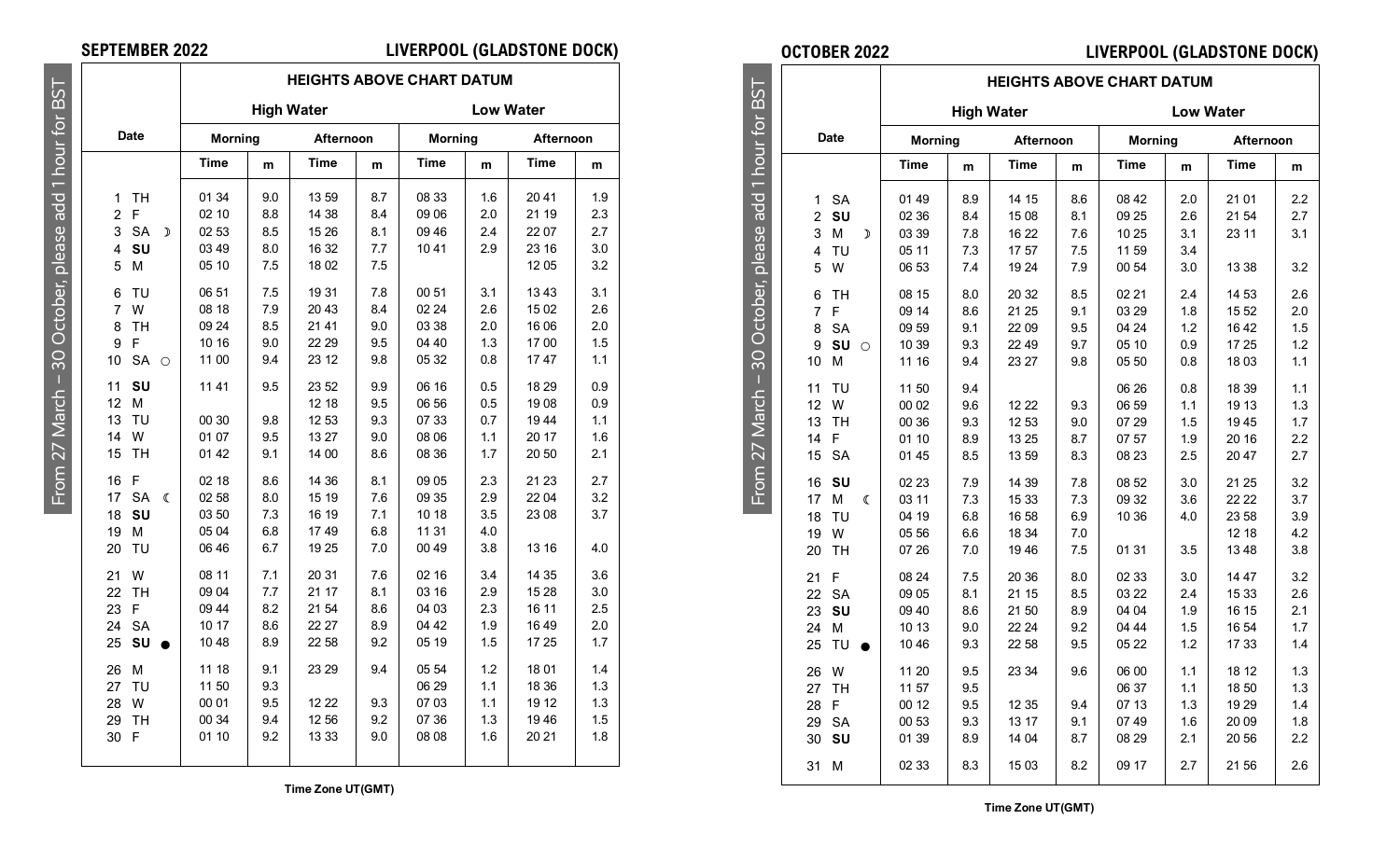**Date**

## **NOVEMBER 2022 LIVERPOOL (GLADSTONE DOCK)**

**HEIGHTS ABOVE CHART DATUM High Water Low Water Morning Afternoon Morning Afternoon Time m Time m Time m Time m** 1 TU ☽ 03 43 7.8 16 21 7.9 10 24 3.2 23 18 2.8

2 W 05 12 7.5 17 46 7.8 11 55 3.4

17 TH 04 55 6.9 17 29 7.2 11 16 4.0

18 F | 06 17 | 7.0 | 18 43 | 7.4 | 00 26 | 3.5 | 12 40 | 3.8 19 SA  $\begin{array}{|c|c|c|c|c|c|c|c|} \hline \end{array}$  01 35  $\begin{array}{|c|c|c|c|c|c|} \hline \end{array}$  3.3  $\begin{array}{|c|c|c|c|c|} \hline \end{array}$  3.3  $\begin{array}{|c|c|c|c|c|} \hline \end{array}$  3.3  $\begin{array}{|c|c|c|c|c|} \hline \end{array}$  3.3  $\begin{array}{|c|c|c|c|c|} \hline \end{array}$  3.3  $\begin{array}{|c|c|c|c$ 20 **SU** | 08 14 | 7.9 | 20 28 | 8.3 | 02 32 | 2.6 | 14 45 | 2.8 21 M 08 57 8.4 21 10 8.7 03 21 2.1 15 35 2.3 22 TU | 0936 | 8.9 | 21.50 | 9.1 | 04.07 | 1.7 | 16.22 | 1.9 23 W ● | 10 15 | 9.2 | 22 31 | 9.4 | 04 50 | 1.4 | 17 07 | 1.6 24 TH | 10 55 | 9.5 | 23 14 | 9.5 | 05 33 | 1.2 | 17 51 | 1.3 25 F | 11 37 | 9.5 | 23 59 | 9.4 | 06 14 | 1.2 | 18 35 | 1.3 26 SA 12 21 9.5 06 56 1.4 19 19 1.3 27 **SU** 00 46 9.2 13 08 9.3 07 39 1.6 20 07 1.6 28 M | 01 38 | 8.9 | 14 01 | 9.0 | 08 25 | 2.0 | 21 00 | 1.9 29 TU | 02 36 | 8.5 | 15 02 | 8.6 | 09 18 | 2.5 | 22 01 | 2.2 30 W ☽ 03 41 8.1 16 10 8.3 10 22 2.8 23 11 2.4

3 TH 06 41 7.6 19 05 8.1 00 47 2.7 13 21 3.1 4 F 07 55 8.1 20 09 8.6 02 03 2.2 14 30 2.6 5 SA 08 51 8.5 21 01 9.0 03 05 1.8 15 28 2.16 **SU** 09 35 8.9 21 45 9.3 03 58 1.5 16 16 1.7 7 M | 10 14 | 9.1 | 22 24 | 9.4 | 04 42 | 1.3 | 16 58 | 1.5 8 TU ⊙ | 10 49 | 9.2 | 23 01 | 9.4 | 05 20 | 1.3 | 17 36 | 1.4 9 W | 11 23 | 9.2 | 23 37 | 9.3 | 05 54 | 1.4 | 18 11 | 1.5 10 TH | 11 55 | 9.1 | | | | | | | | | | | 1.5 | 1.6 | | 1.6 | | 1.6 11 F | 00 11 | 9.0 | 12 26 | 8.9 | 06 55 | 1.8 | 19 18 | 1.9 12 SA  $\begin{array}{|c|c|c|c|c|c|c|c|} \hline \end{array}$  00 45 | 8.7 | 12 58 | 8.7 | 07 23 | 2.1 | 19 49 | 2.3 13 **SU** | 01 21 | 8.4 | 13 33 | 8.4 | 07 52 | 2.5 | 20 22 | 2.7 14 M | 01 59 | 8.0 | 14 12 | 8.0 | 08 24 | 3.0 | 21 00 | 3.0 15 TU | 02 43 | 7.5 | 15 00 | 7.6 | 09 05 | 3.4 | 21 51 | 3.4 16 W C 0340 7.1 1607 7.2 1000 3.8 2303 3.6

| Date |
|------|
|      |

**DECEMBER 2022** 

|                                                                                    |                                                                                                                                                                                                                                                                                                                                                                                       | <b>HEIGHTS ABOVE CHART DATUM</b>                                                                                                                                                                                    |                                                                                                                                                                      |                                                                                                                                                                                                                                       |                                                                                                                                                                                    |                                                                                                                                                                                                                                        |                                                                                                                                                                                    |                                                                                                                                                                                                             |                                                                                                                                                                      |  |  |  |
|------------------------------------------------------------------------------------|---------------------------------------------------------------------------------------------------------------------------------------------------------------------------------------------------------------------------------------------------------------------------------------------------------------------------------------------------------------------------------------|---------------------------------------------------------------------------------------------------------------------------------------------------------------------------------------------------------------------|----------------------------------------------------------------------------------------------------------------------------------------------------------------------|---------------------------------------------------------------------------------------------------------------------------------------------------------------------------------------------------------------------------------------|------------------------------------------------------------------------------------------------------------------------------------------------------------------------------------|----------------------------------------------------------------------------------------------------------------------------------------------------------------------------------------------------------------------------------------|------------------------------------------------------------------------------------------------------------------------------------------------------------------------------------|-------------------------------------------------------------------------------------------------------------------------------------------------------------------------------------------------------------|----------------------------------------------------------------------------------------------------------------------------------------------------------------------|--|--|--|
|                                                                                    |                                                                                                                                                                                                                                                                                                                                                                                       |                                                                                                                                                                                                                     |                                                                                                                                                                      | <b>High Water</b>                                                                                                                                                                                                                     |                                                                                                                                                                                    |                                                                                                                                                                                                                                        |                                                                                                                                                                                    | <b>Low Water</b>                                                                                                                                                                                            |                                                                                                                                                                      |  |  |  |
|                                                                                    | Date                                                                                                                                                                                                                                                                                                                                                                                  | Mornina                                                                                                                                                                                                             |                                                                                                                                                                      | Afternoon                                                                                                                                                                                                                             |                                                                                                                                                                                    | <b>Mornina</b>                                                                                                                                                                                                                         |                                                                                                                                                                                    | Afternoon                                                                                                                                                                                                   |                                                                                                                                                                      |  |  |  |
|                                                                                    |                                                                                                                                                                                                                                                                                                                                                                                       | Time                                                                                                                                                                                                                | m                                                                                                                                                                    | Time                                                                                                                                                                                                                                  | m                                                                                                                                                                                  | Time                                                                                                                                                                                                                                   | m                                                                                                                                                                                  | Time                                                                                                                                                                                                        | m                                                                                                                                                                    |  |  |  |
| add 1 hour for BST<br>October, please<br>$\frac{1}{20}$<br>п<br>27 March<br>From 3 | <b>TH</b><br>1<br>F<br>$\overline{2}$<br>3<br><b>SA</b><br>SU<br>4<br>5<br>M<br>6<br>TU<br>$\overline{7}$<br>w<br>8<br>TH $\circ$<br>F<br>9<br><b>SA</b><br>10<br>SU<br>11<br>12<br>M<br>13<br>TU<br>14<br>W<br><b>TH</b><br>15<br>F<br>16<br>C<br><b>SA</b><br>17<br>SU<br>18<br>M<br>19<br>TU<br>20<br>21 W<br>22<br><b>TH</b><br>F<br>23<br><b>SA</b><br>24<br>SU<br>25<br>M<br>26 | 04 54<br>06 09<br>07 20<br>08 19<br>09 07<br>09 49<br>10 26<br>11 01<br>11 35<br>00 29<br>01 04<br>01 41<br>02 22<br>03 07<br>04 01<br>05 03<br>06 11<br>07 14<br>08 11<br>09 02<br>09 50<br>10 37<br>11 25<br>0044 | 7.8<br>7.8<br>7.9<br>8.2<br>8.5<br>8.7<br>8.8<br>8.9<br>8.9<br>8.6<br>8.4<br>8.1<br>7.9<br>7.6<br>7.3<br>7.3<br>7.4<br>7.7<br>8.1<br>8.6<br>9.0<br>9.3<br>9.5<br>9.3 | 17 21<br>18 32<br>19 36<br>20 31<br>21 19<br>22 02<br>22 41<br>23 18<br>23 54<br>12 08<br>1241<br>13 16<br>13 53<br>14 35<br>15 24<br>16 23<br>17 29<br>18 35<br>19 35<br>20 30<br>21 22<br>22 12<br>23 02<br>23 53<br>12 14<br>13 04 | 8.2<br>8.3<br>8.4<br>8.6<br>8.8<br>8.9<br>8.9<br>8.9<br>8.7<br>8.9<br>8.7<br>8.5<br>8.3<br>8.0<br>7.7<br>7.6<br>7.5<br>7.7<br>8.0<br>8.4<br>8.8<br>9.1<br>9.3<br>9.4<br>9.6<br>9.6 | 11 35<br>00 22<br>01 29<br>02 31<br>03 25<br>04 10<br>04 49<br>05 24<br>05 57<br>06 28<br>07 00<br>07 32<br>08 07<br>08 46<br>09 33<br>10 29<br>11 34<br>00 27<br>01 35<br>02 36<br>03 31<br>04 22<br>05 11<br>05 59<br>06 46<br>07 34 | 3.0<br>2.4<br>2.3<br>2.1<br>2.0<br>1.9<br>1.9<br>1.9<br>1.9<br>2.1<br>2.2<br>2.4<br>2.7<br>3.0<br>3.3<br>3.5<br>3.5<br>3.1<br>2.8<br>2.5<br>2.1<br>1.7<br>1.5<br>1.3<br>1.3<br>1.4 | 1248<br>1355<br>14 54<br>1546<br>16 31<br>17 11<br>1749<br>18 24<br>1858<br>19 32<br>20 06<br>2044<br>21 28<br>22 19<br>23 20<br>1244<br>1352<br>14 55<br>1551<br>16 44<br>17 35<br>18 26<br>19 17<br>20 08 | 2.9<br>2.7<br>2.4<br>2.2<br>2.0<br>1.9<br>1.9<br>1.9<br>2.1<br>2.2<br>2.4<br>2.7<br>2.9<br>3.1<br>3.2<br>3.4<br>3.0<br>2.6<br>2.2<br>1.8<br>1.4<br>1.2<br>1.1<br>1.1 |  |  |  |
|                                                                                    | TU<br>27<br>W<br>28<br><b>TH</b><br>29<br>F<br>30                                                                                                                                                                                                                                                                                                                                     | 01 35<br>02 28<br>03 23<br>04 21                                                                                                                                                                                    | 9.1<br>8.8<br>8.4<br>8.1                                                                                                                                             | 13 56<br>14 49<br>15 45<br>16 44                                                                                                                                                                                                      | 9.4<br>9.1<br>8.8<br>8.5                                                                                                                                                           | 08 23<br>09 12<br>10 05<br>11 02                                                                                                                                                                                                       | 1.7<br>2.0<br>2.3<br>2.6                                                                                                                                                           | 20 59<br>2151<br>22 46<br>23 44                                                                                                                                                                             | 1.3<br>1.6<br>1.9<br>2.3                                                                                                                                             |  |  |  |
|                                                                                    | 31<br><b>SA</b>                                                                                                                                                                                                                                                                                                                                                                       | 05 23                                                                                                                                                                                                               | 7.8                                                                                                                                                                  | 1748                                                                                                                                                                                                                                  | 8.2                                                                                                                                                                                |                                                                                                                                                                                                                                        |                                                                                                                                                                                    | 12 04                                                                                                                                                                                                       | 2.9                                                                                                                                                                  |  |  |  |

 $BST$ From 27 March – 30 October, please add 1 hour for BST  $\overline{5}$ October, please add 1 hour  $\overline{30}$ From 27 March -

**Time Zone UT(GMT)**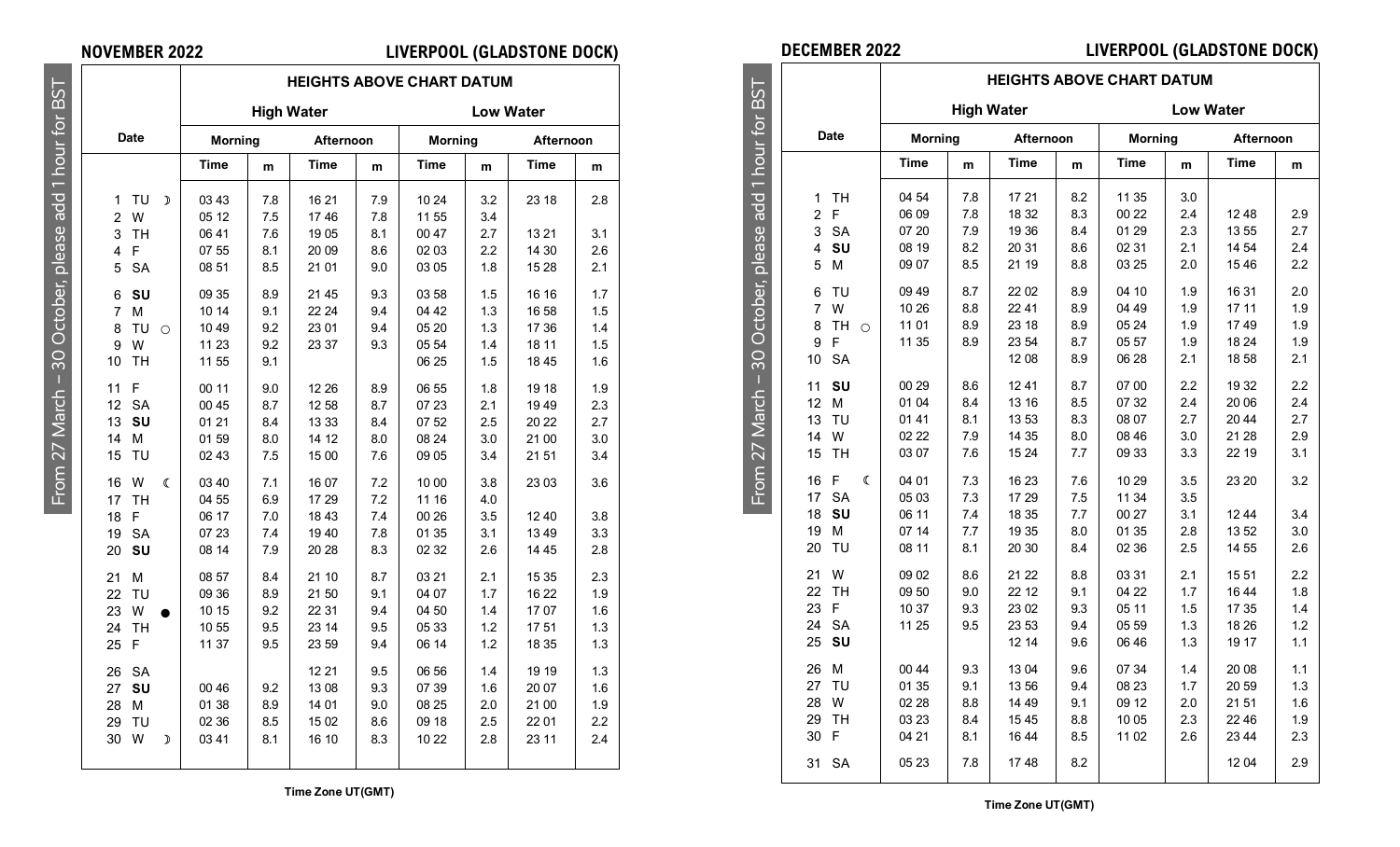$-55$ 

30 October, please add 1 hour for

From 27 March

## **JANUARY 2023 LIVERPOOL (GLADSTONE DOCK)**

| <b>HEIGHTS ABOVE CHART DATUM</b> |
|----------------------------------|
|----------------------------------|

| BST<br>B                 |                                         | Date                       |
|--------------------------|-----------------------------------------|----------------------------|
|                          |                                         |                            |
| acd                      | 1<br>$\overline{\mathbf{c}}$<br>3       | SU<br>М<br>TU              |
| please                   | $\overline{4}$<br>5                     | w<br><b>TH</b>             |
| "tober<br>$\frac{1}{20}$ | $\overline{7}$<br>8<br>9<br>10          | 6 F<br>SA<br>SU<br>м<br>TU |
| ٦<br>š                   | 11<br>12 <sup>2</sup><br>13<br>14<br>15 | W<br>TН<br>F.<br>SA<br>SU  |
|                          | 16<br>17<br>18                          | М<br>TU<br>W               |

|                     |           |         |                | <b>High Water</b> |                | <b>Low Water</b> |                |            |                |            |
|---------------------|-----------|---------|----------------|-------------------|----------------|------------------|----------------|------------|----------------|------------|
| Date                |           | Morning |                |                   | Afternoon      |                  | <b>Morning</b> |            | Afternoon      |            |
|                     |           |         | Time           | m                 | Time           | m                | Time           | m          | Time           | m          |
| 1                   | SU        |         | 06 32          | 7.7               | 18 54          | 8.0              | 0045           | 2.5        | 13 10          | 3.0        |
| $\overline{2}$<br>3 | M<br>TU   |         | 07 39          | 7.7               | 1958           | 8.0              | 01 49          | 2.6        | 14 16          | 2.9<br>2.7 |
| 4                   | W         |         | 08.37<br>09 27 | 7.9<br>8.2        | 20 56<br>21 45 | 8.1<br>8.3       | 02 48<br>03 40 | 2.6<br>2.5 | 15 17<br>16 10 | 2.5        |
| 5                   | TH        |         | 10 10          | 8.4               | 22 29          | 8.4              | 04 25          | 2.4        | 16 55          | 2.3        |
| 6                   | F         | $\circ$ | 1048           | 8.6               | 23 08          | 8.5              | 05 04          | 2.3        | 17 36          | 2.1        |
| $\overline{7}$      | SA        |         | 11 23          | 8.8               | 23 44          | 8.6              | 05 39          | 2.2        | 18 13          | 2.0        |
| 8                   | SU        |         | 11 57          | 8.8               |                |                  | 06 12          | 2.1        | 1847           | 2.0        |
| 9                   | M         |         | 00 17          | 8.6               | 12 29          | 8.8              | 06 45          | 2.1        | 19 20          | 2.0        |
| 10                  | TU        |         | 00 50          | 8.5               | 1302           | 8.8              | 07 18          | 2.2        | 19 53          | 2.0        |
| 11                  | W         |         | 01 24          | 8.4               | 13 36          | 8.6              | 07 53          | 2.2        | 20 28          | 2.2        |
| 12                  | TH        |         | 01 59          | 8.3               | 14 10          | 8.5              | 08 30          | 2.4        | 21 04          | 2.3        |
| 13                  | F         |         | 02 36          | 8.1               | 14 47          | 8.3              | 09 08          | 2.6        | 21 43          | 2.5        |
| 14                  | <b>SA</b> |         | 03 16          | 7.9               | 15 30          | 8.1              | 09 51          | 2.9        | 22 27          | 2.8        |
| 15                  | SU        | €       | 04 05          | 7.7               | 16 22          | 7.9              | 1040           | 3.1        | 23 22          | 3.0        |
| 16                  | M         |         | 05 04          | 7.5               | 17 28          | 7.7              | 1142           | 3.3        |                |            |
| 17                  | TU        |         | 06 16          | 7.5               | 1845           | 7.7              | 00 33          | 3.0        | 12 58          | 3.2        |
| 18                  | W         |         | 07 29          | 7.8               | 1959           | 8.0              | 01 52          | 2.8        | 14 18          | 2.9        |
| 19                  | TH        |         | 08 35          | 8.2               | 21 05          | 8.4              | 03 01          | 2.5        | 15 27          | 2.4        |
| 20                  | F         |         | 09 34          | 8.7               | 22 04          | 8.8              | 04 01          | 2.1        | 16 29          | 1.9        |
| 21                  | <b>SA</b> |         | 10 27          | 9.2               | 22 58          | 9.2              | 04 57          | 1.6        | 17 27          | 1.3        |
| 22                  | SU        |         | 11 18          | 9.6               | 23 49          | 9.4              | 05 49          | 1.3        | 18 21          | 0.9        |
| 23                  | M         |         |                |                   | 1207           | 9.8              | 06 39          | 1.1        | 19 12          | 0.6        |
| 24                  | TU        |         | 00 37          | 9.5               | 12 54          | 9.9              | 07 27          | 1.0        | 19 59          | 0.6        |
| 25                  | W         |         | 01 23          | 9.4               | 1340           | 9.8              | 08 12          | 1.1        | 20 44          | 0.8        |
| 26                  | TH        |         | 02 08          | 9.1               | 14 26          | 9.5              | 08 55          | 1.4        | 21 27          | 1.2        |
| 27                  | F         |         | 02 53          | 8.7               | 15 12          | 9.1              | 09 37          | 1.8        | 22 10          | 1.7        |
| 28                  | <b>SA</b> | Þ       | 03 39          | 8.3               | 16 01          | 8.5              | 10 22          | 2.3        | 22 56          | 2.3        |
| 29                  | SU        |         | 04 31          | 7.8               | 16 58          | 8.0              | 11 14          | 2.8        | 23 51          | 2.9        |
| 30                  | M         |         | 05 34          | 7.4               | 18 06          | 7.5              |                |            | 12 19          | 3.2        |
| 31                  | TU        |         | 06 51          | 7.2               | 19 25          | 7.4              | 00 58          | 3.2        | 13 37          | 3.3        |

|                                    | <b>FEBRUARY 2023</b>                  |                |             |                                  | <b>LIVERPOOL (GLADSTONE DOCK)</b> |                |            |                |            |  |
|------------------------------------|---------------------------------------|----------------|-------------|----------------------------------|-----------------------------------|----------------|------------|----------------|------------|--|
|                                    |                                       |                |             | <b>HEIGHTS ABOVE CHART DATUM</b> |                                   |                |            |                |            |  |
|                                    |                                       |                |             | <b>High Water</b>                | <b>Low Water</b>                  |                |            |                |            |  |
|                                    | Date                                  | <b>Morning</b> |             | Afternoon                        |                                   | <b>Morning</b> |            | Afternoon      |            |  |
|                                    |                                       | Time           | m           | <b>Time</b>                      | m                                 | Time           | m          | <b>Time</b>    | m          |  |
| October, please add 1 hour for BST | W<br>1<br><b>TH</b><br>$\overline{c}$ | 08 08<br>09 09 | 7.4<br>7.8  | 20 37<br>21 35                   | 7.5<br>7.8                        | 02 12<br>03 17 | 3.3<br>3.1 | 14 53<br>15 55 | 3.1<br>2.8 |  |
|                                    | F<br>3<br><b>SA</b><br>4              | 09 57<br>10 36 | 8.1<br>8.5  | 22 20<br>22 57                   | 8.2<br>8.4                        | 04 09<br>04 52 | 2.8<br>2.5 | 1645<br>17 26  | 2.4<br>2.1 |  |
|                                    | SU<br>5<br>$\Omega$                   | 11 11          | 8.7         | 23 31                            | 8.6                               | 05 28          | 2.2        | 18 02          | 1.9        |  |
|                                    | M<br>6<br>$\overline{7}$<br>TU        | 11 43<br>00 01 | 8.9<br>8.7  | 12 13                            | 9.0                               | 06 01<br>06 33 | 2.0<br>1.8 | 18 34<br>1905  | 1.7<br>1.6 |  |
|                                    | W<br>8<br><b>TH</b><br>9              | 00 32<br>01 02 | 8.8<br>8.8  | 12 44<br>13 13                   | 9.0<br>8.9                        | 07 05<br>07 37 | 1.7<br>1.7 | 19 36<br>20 07 | 1.6<br>1.7 |  |
| 30<br>п                            | F<br>10                               | 01 33          | 8.7         | 13 43                            | 8.8                               | 08 10          | 1.9        | 20 39          | 1.8        |  |
|                                    | 11<br><b>SA</b><br>SU<br>12           | 02 05<br>02 39 | 8.5<br>8.3  | 14 14<br>14 51                   | 8.6<br>8.4                        | 08 43<br>09 18 | 2.1<br>2.4 | 21 10<br>2145  | 2.1<br>2.4 |  |
| From 27 March                      | 13<br>M<br>€<br>TU<br>14              | 03 21<br>04 14 | 8.0<br>7.7  | 15 37<br>16 39                   | 8.1<br>7.7                        | 09 58<br>10 54 | 2.7<br>3.1 | 22 30<br>23 38 | 2.8<br>3.1 |  |
|                                    | W<br>15                               | 05 29          | 7.4         | 18 08                            | 7.4                               |                |            | 12 14          | 3.2        |  |
|                                    | <b>TH</b><br>16<br>F<br>17            | 07 00<br>08 19 | 7.5<br>7.9  | 1942<br>20 59                    | 7.6<br>8.1                        | 01 14<br>02 39 | 3.2<br>2.8 | 1352<br>15 13  | 3.0<br>2.5 |  |
|                                    | <b>SA</b><br>18<br>SU<br>19           | 09 24<br>10 19 | 8.6<br>9.2  | 22 00<br>22 51                   | 8.7<br>9.2                        | 03 48<br>04 47 | 2.2<br>1.6 | 16 21<br>17 20 | 1.7<br>1.1 |  |
|                                    | M<br>20                               | 11 07          | 9.7         | 23 38                            | 9.6                               | 05 40          | 1.1        | 18 11          | 0.5        |  |
|                                    | TU<br>21<br>W<br>22                   | 11 52<br>00 20 | 10.0<br>9.7 | 12 35                            | 10.1                              | 06 27<br>07 11 | 0.8<br>0.6 | 1857<br>19 39  | 0.2<br>0.2 |  |
|                                    | <b>TH</b><br>23<br>F<br>24            | 01 01<br>01 40 | 9.6<br>9.3  | 13 16<br>13 56                   | 9.9<br>9.6                        | 07 51<br>08 29 | 0.7<br>1.0 | 20 18<br>20 55 | 0.5<br>1.0 |  |
|                                    | <b>SA</b><br>25                       | 02 18          | 8.9         | 14 36                            | 9.1                               | 09 05          | 1.5        | 21 29          | 1.7        |  |
|                                    | SU<br>26<br>27<br>М<br>Þ              | 02 57<br>03 40 | 8.4<br>7.8  | 15 18<br>16 09                   | 8.5<br>7.8                        | 09 43<br>10 27 | 2.1<br>2.8 | 22 06<br>22 51 | 2.4<br>3.1 |  |
|                                    | 28<br>TU                              | 04 38          | 7.3         | 17 18                            | 7.1                               | 11 28          | 3.4        | 23 59          | 3.6        |  |

**Time Zone UT(GMT)**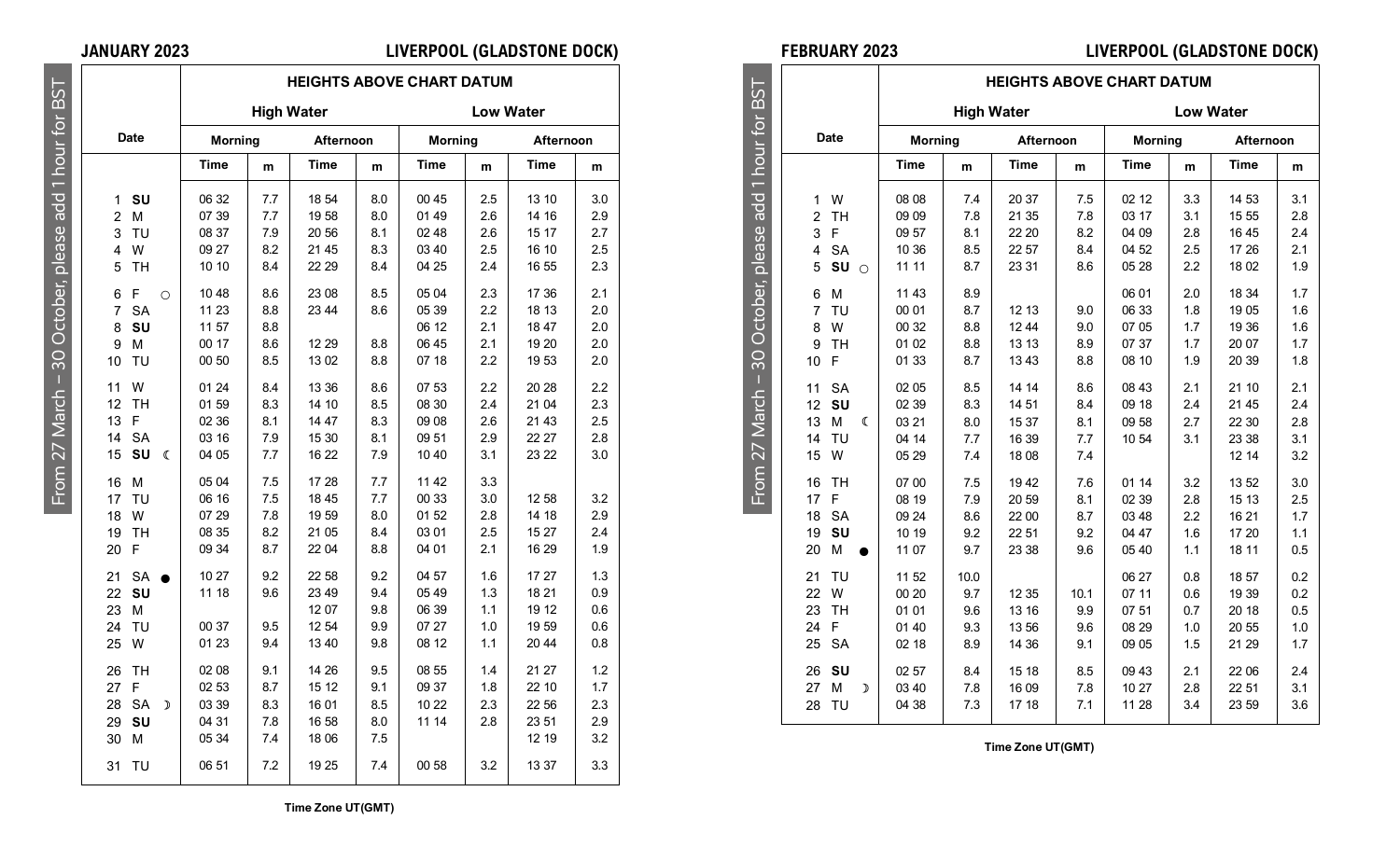|                     | <b>APRIL 2023</b>    |                |                                  |                   |              |                  |     | LIVERPOOL (GLADSTONE DOCK) |     |  |  |
|---------------------|----------------------|----------------|----------------------------------|-------------------|--------------|------------------|-----|----------------------------|-----|--|--|
|                     |                      |                | <b>HEIGHTS ABOVE CHART DATUM</b> |                   |              |                  |     |                            |     |  |  |
| for $BS$            |                      |                |                                  | <b>High Water</b> |              | <b>Low Water</b> |     |                            |     |  |  |
|                     | Date                 | <b>Morning</b> |                                  | Afternoon         |              | <b>Mornina</b>   |     | Afternoon                  |     |  |  |
| 1 hour              |                      | Time           | m                                | Time              | $\mathsf{m}$ | <b>Time</b>      | m   | Time                       | m   |  |  |
| October, please add | <b>SA</b><br>1       | 08 10          | 7.2                              | 20 49             | 7.4          | 02 20            | 3.7 | 15 02                      | 2.9 |  |  |
|                     | SU<br>$\overline{2}$ | 09 02          | 7.8                              | 21 32             | 7.9          | 03 19            | 3.1 | 15 52                      | 2.4 |  |  |
|                     | 3<br>M               | 09 42          | 8.2                              | 22 06             | 8.3          | 04 03            | 2.6 | 16 31                      | 1.9 |  |  |
|                     | 4<br>TU              | 10 16          | 8.6                              | 22 37             | 8.7          | 04 39            | 2.1 | 1706                       | 1.6 |  |  |
|                     | W<br>5               | 1047           | 8.9                              | 23 06             | 8.9          | 05 13            | 1.7 | 17 39                      | 1.3 |  |  |
|                     | 6<br>TH<br>$\circ$   | 11 18          | 9.1                              | 23 36             | 9.1          | 05 46            | 1.4 | 18 12                      | 1.1 |  |  |
|                     | $\overline{7}$<br>F  | 11 48          | 9.2                              |                   |              | 06 20            | 1.2 | 1844                       | 1.1 |  |  |
|                     | <b>SA</b><br>8       | 00 06          | 9.1                              | 12 19             | 9.2          | 06 54            | 1.2 | 19 17                      | 1.2 |  |  |
|                     | SU<br>9              | 00 38          | 9.1                              | 12 52             | 9.1          | 07 28            | 1.3 | 1948                       | 1.4 |  |  |
| 80                  | M<br>10              | 01 12          | 8.9                              | 13 28             | 8.8          | 08 01            | 1.5 | 20 20                      | 1.8 |  |  |
|                     |                      |                |                                  |                   |              |                  |     |                            |     |  |  |
|                     | TU<br>11             | 01 50          | 8.7                              | 14 11             | 8.5          | 08 37            | 1.9 | 20 56                      | 2.3 |  |  |
|                     | 12<br>W              | 02 36          | 8.3                              | 15 04             | 8.0          | 09 21            | 2.3 | 21 45                      | 2.8 |  |  |
|                     | 13<br><b>TH</b><br>€ | 03 37          | 7.8                              | 16 19             | 7.4          | 10 23            | 2.7 | 22 59                      | 3.2 |  |  |
|                     | F<br>14              | 05 03          | 7.5                              | 17 56             | 7.3          | 11 54            | 2.9 |                            |     |  |  |
|                     | 15<br><b>SA</b>      | 06 34          | 7.6                              | 19 28             | 7.6          | 00 41            | 3.2 | 13 30                      | 2.6 |  |  |
| From 27 March       | <b>SU</b><br>16      | 07 50          | 8.1                              | 20 37             | 8.2          | 02 08            | 2.8 | 14 47                      | 2.0 |  |  |
|                     | M<br>17              | 08 51          | 8.7                              | 21 29             | 8.7          | 03 16            | 2.1 | 15 50                      | 1.4 |  |  |
|                     | 18<br>TU             | 09 41          | 9.2                              | 22 13             | 9.1          | 04 11            | 1.6 | 1641                       | 0.9 |  |  |
|                     | W<br>19              | 10 25          | 9.5                              | 22 53             | 9.3          | 04 59            | 1.1 | 17 25                      | 0.7 |  |  |
|                     | 20<br><b>TH</b>      | 11 05          | 9.7                              | 23 30             | 9.4          | 05 41            | 0.8 | 18 05                      | 0.6 |  |  |
|                     | F<br>21              | 11 45          | 9.6                              |                   |              | 06 20            | 0.8 | 1841                       | 0.7 |  |  |
|                     | <b>SA</b><br>22      | 00 05          | 9.3                              | 12 22             | 9.4          | 06 58            | 0.9 | 19 15                      | 1.1 |  |  |
|                     | SU<br>23             | 00 40          | 9.1                              | 12 59             | 9.1          | 07 33            | 1.2 | 1946                       | 1.5 |  |  |
|                     | M<br>24              | 01 14          | 8.8                              | 13 35             | 8.6          | 08 07            | 1.6 | 20 15                      | 2.0 |  |  |
|                     | TU<br>25             | 01 49          | 8.4                              | 14 15             | 8.1          | 08 41            | 2.2 | 2045                       | 2.6 |  |  |
|                     |                      |                |                                  |                   |              |                  |     |                            |     |  |  |
|                     | W<br>26              | 02 29          | 8.0                              | 15 01             | 7.5          | 09 18            | 2.7 | 21 22                      | 3.2 |  |  |
|                     | 27<br><b>TH</b><br>D | 03 19          | 7.4                              | 16 01             | 7.0          | 10 08            | 3.2 | 22 15                      | 3.7 |  |  |
|                     | F<br>28              | 04 30          | 7.0                              | 17 23             | 6.7          | 11 27            | 3.5 | 2341                       | 3.9 |  |  |
|                     | <b>SA</b><br>29      | 05 58          | 6.9                              | 18 51             | 6.8          |                  |     | 13 00                      | 3.4 |  |  |
|                     | SU<br>30             | 07 15          | 7.2                              | 1958              | 7.2          | 01 18            | 3.7 | 14 09                      | 3.0 |  |  |
|                     |                      |                |                                  |                   |              |                  |     |                            |     |  |  |

**Time Zone UT(GMT)**

**MARCH 2023 LIVERPOOL (GLADSTONE DOCK)**

┑

From 27 March – 30 October, please add 1 hour for BST

From 27 March - 30 October, please add 1 hour for BST

|      |                                      | <b>HEIGHTS ABOVE CHART DATUM</b> |      |                   |      |         |     |                  |     |
|------|--------------------------------------|----------------------------------|------|-------------------|------|---------|-----|------------------|-----|
|      |                                      |                                  |      | <b>High Water</b> |      |         |     | <b>Low Water</b> |     |
| Date |                                      | Morning                          |      | Afternoon         |      | Morning |     | Afternoon        |     |
|      |                                      | Time                             | m    | Time              | m    | Time    | m   | Time             | m   |
|      | W<br>1                               | 05 59                            | 6.9  | 18 50             | 6.9  |         |     | 12 58            | 3.6 |
|      | $\overline{2}$<br><b>TH</b>          | 07 36                            | 7.0  | 20 20             | 7.1  | 01 34   | 3.7 | 14 30            | 3.4 |
|      | F<br>3                               | 08 48                            | 7.4  | 21 20             | 7.6  | 02 55   | 3.4 | 15 38            | 2.9 |
|      | <b>SA</b><br>$\overline{\mathbf{4}}$ | 09 37                            | 7.9  | 22 03             | 8.0  | 03 53   | 3.0 | 16 27            | 2.4 |
|      | 5<br>SU                              | 10 15                            | 8.4  | 22 38             | 8.4  | 04 35   | 2.5 | 17 06            | 2.0 |
|      | 6<br>M                               | 1049                             | 8.7  | 23 09             | 8.7  | 05 10   | 2.1 | 1740             | 1.7 |
|      | $\overline{7}$<br>TU<br>$\bigcap$    | 11 20                            | 8.9  | 23 38             | 8.9  | 0542    | 1.8 | 18 11            | 1.4 |
|      | W<br>8                               | 11 49                            | 9.1  |                   |      | 06 13   | 1.6 | 1841             | 1.3 |
|      | 9<br><b>TH</b>                       | 00 06                            | 9.0  | 12 18             | 9.1  | 06 45   | 1.4 | 19 12            | 1.2 |
|      | F<br>10                              | 00 35                            | 9.0  | 12 46             | 9.1  | 07 17   | 1.3 | 1943             | 1.3 |
|      | <b>SA</b><br>11                      | 01 05                            | 8.9  | 13 15             | 9.0  | 0749    | 1.5 | 20 12            | 1.5 |
|      | SU<br>12                             | 01 36                            | 8.8  | 13 47             | 8.8  | 08 20   | 1.7 | 2041             | 1.9 |
|      | 13<br>M                              | 02 10                            | 8.5  | 14 24             | 8.5  | 08 52   | 2.0 | 21 14            | 2.3 |
|      | 14<br>TU                             | 02 51                            | 8.2  | 15 11             | 8.1  | 09 32   | 2.5 | 21 58            | 2.8 |
|      | 15<br>w<br>¢                         | 03 45                            | 7.7  | 16 17             | 7.5  | 10 27   | 2.9 | 23 06            | 3.2 |
|      | <b>TH</b><br>16                      | 05 06                            | 7.3  | 17 56             | 7.2  | 11 54   | 3.2 |                  |     |
|      | F<br>17                              | 06 45                            | 7.4  | 19 37             | 7.5  | 00 52   | 3.3 | 13 40            | 2.9 |
|      | <b>SA</b><br>18                      | 08 08                            | 7.9  | 20 53             | 8.1  | 02 25   | 2.9 | 15 03            | 2.3 |
|      | SU<br>19                             | 09 12                            | 8.6  | 21 50             | 8.8  | 03 36   | 2.2 | 16 10            | 1.5 |
|      | 20<br>M                              | 10 04                            | 9.2  | 22 36             | 9.3  | 04 34   | 1.6 | 17 05            | 0.9 |
|      | 21<br>TU                             | 1049                             | 9.7  | 23 18             | 9.6  | 05 23   | 1.0 | 17 52            | 0.4 |
|      | W<br>22                              | 11 31                            | 10.0 | 23 57             | 9.6  | 06 07   | 0.7 | 18 34            | 0.2 |
|      | 23<br><b>TH</b>                      |                                  |      | 12 11             | 10.0 | 06 47   | 0.5 | 19 12            | 0.3 |
|      | 24<br>F                              | 00 34                            | 9.5  | 12 49             | 9.8  | 07 25   | 0.6 | 1947             | 0.7 |
|      | <b>SA</b><br>25                      | 01 09                            | 9.3  | 13 26             | 9.4  | 08 00   | 1.0 | 20 20            | 1.2 |
|      | SU<br>26                             | 01 44                            | 8.9  | 14 03             | 8.9  | 08 35   | 1.5 | 20 50            | 1.8 |
|      | M<br>27                              | 02 19                            | 8.4  | 14 42             | 8.3  | 09 09   | 2.1 | 21 20            | 2.5 |
|      | 28<br>TU                             | 03 00                            | 7.9  | 15 30             | 7.6  | 09 47   | 2.8 | 21 58            | 3.2 |
|      | 29<br>W<br>D                         | 03 53                            | 7.3  | 16 36             | 6.9  | 1042    | 3.4 | 22 59            | 3.8 |
|      | 30<br>TH                             | 05 13                            | 6.8  | 18 12             | 6.6  |         |     | 12 16            | 3.7 |
|      | 31<br>F                              | 06 52                            | 6.8  | 1948              | 6.9  | 00 45   | 4.0 | 13 55            | 3.5 |
|      |                                      |                                  |      |                   |      |         |     |                  |     |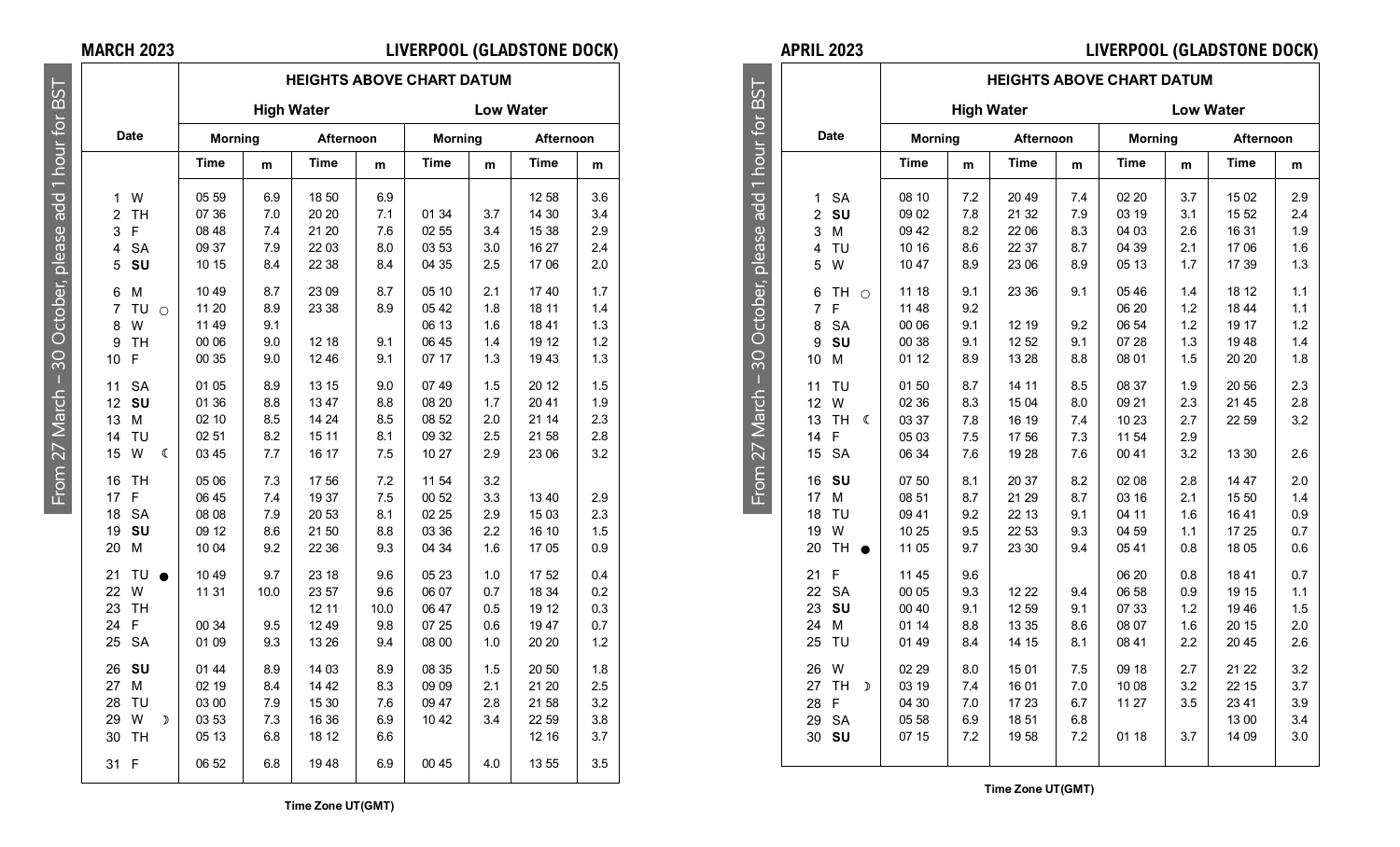**LIVERPOOL (GLADSTONE DOCK)** 

**British Summer Time:** 

**01:00 27 March 2022 – 02:00 30 October 2022** 

**01:00 26 March 2023 – 02:00 29 October 2023**